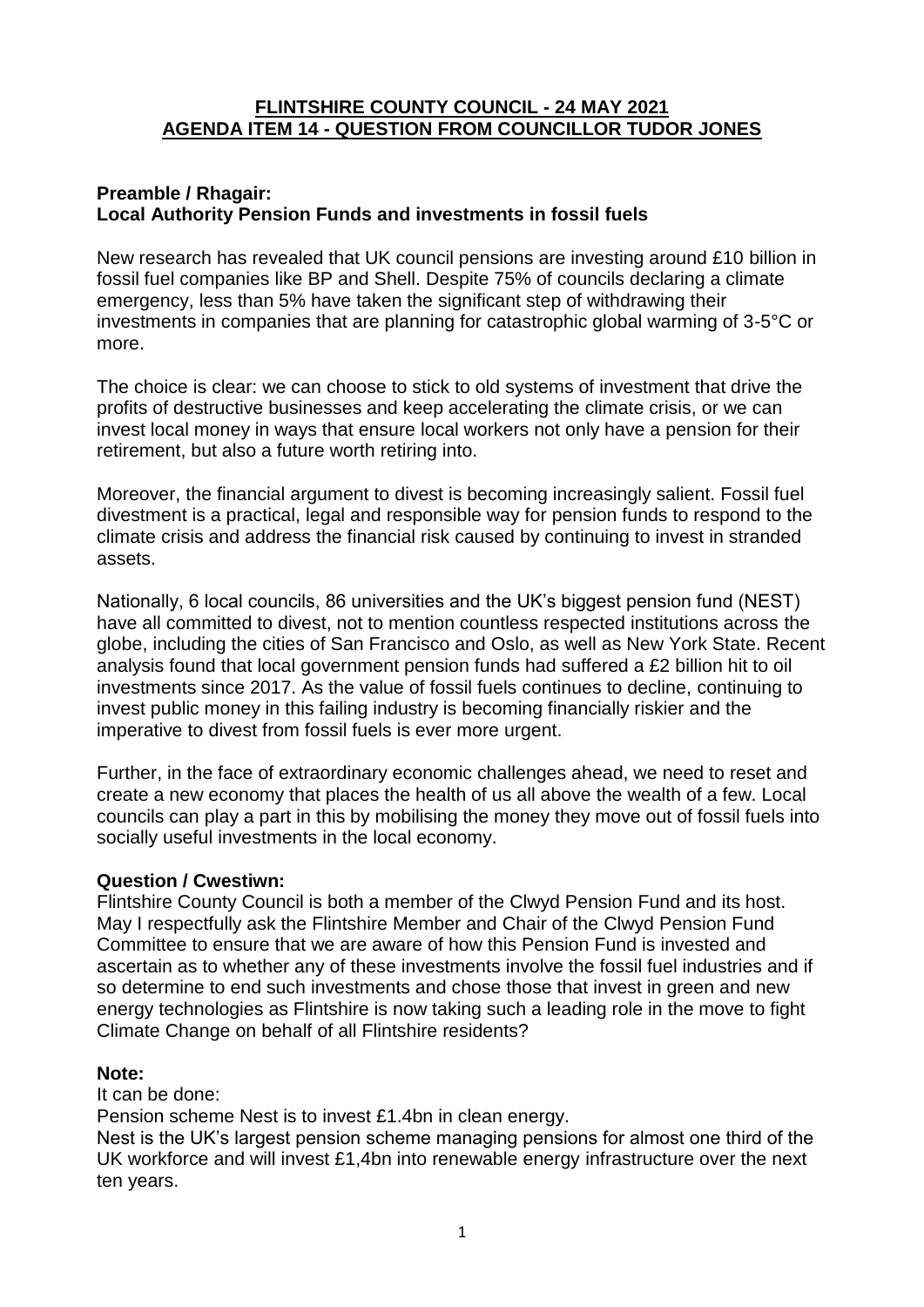## **RESPONSE:**

Thank you for your question Councillor Jones. You attended the all Member briefing session on the 12th May 2021. The purpose of that briefing was to set out for Members the Clwyd Pension Fund's (the Fund) approach to fossil fuel investments and managing the impact of climate change on the Fund's investments.

Your question is in three parts and the answers follow this format.

## **1. The investments the Fund has in Fossil Fuel Industries**

As at 31 March 2021 the Clwyd Pension Fund was valued at £2.2bn. We have measured the proportion of assets invested in publicly listed shares of companies (approximately 20% of the fund) that are involved in the extraction of fossil fuels. This is approximately £25.3m or 1.17% of total fund assets as at 31 March 2021. These company shares have been selected by fund managers either appointed directly by the Fund or appointed through the Wales Pension Partnership (WPP) where Local Government Pension Scheme (LGPS) funds in Wales invest together as a consortium. The Fund has a complex investment strategy which means there will be some exposures to fossil fuels in asset classes that we are not able to measure at this time.

## **2. A request to end these investments – to divest**

Those managing the Fund have a fiduciary duty to the beneficiaries of the Fund. Therefore, we must invest the Fund's assets in the best interests of those beneficiaries (i.e. the members of the Fund and their dependents). This means that our investment strategy must be directed to achieving the necessary investment returns to ensure we have enough assets to pay the benefits required. We must remember this prime responsibility when considering our approach to responsible investing.

There has been much debate across pension funds globally including the 87 Local Government Pension Funds in England and Wales as to whether they should sell these shares given the planned transition to a low carbon or net zero economy. The majority approach, and that of the Clwyd Pension Fund, is not to have a blanket divestment policy for a number of reasons including:

- **The act of selling the shares simply passes ownership to another investor and has no impact on the company**; instead we use ownership powers to engage with these companies to ensure they have policies in place to transition away from fossil fuels
- The focus on engagement, rather than blanket divestment **allows the Fund to benefit from opportunities from fossil fuel companies who are in the process of transitioning to renewable forms of energy**. Several of the companies included in the £25.3m total above now also generate revenues from renewable energy.
- **The approach of engagement, rather than divestment, is supported by Government representatives and best practice initiatives** including the Minister for Pensions and Financial Inclusion, the Pensions Regulator, Local Authority Pension Forum and the Wales Pension Partnership and other groups such as Pensions for Purpose.